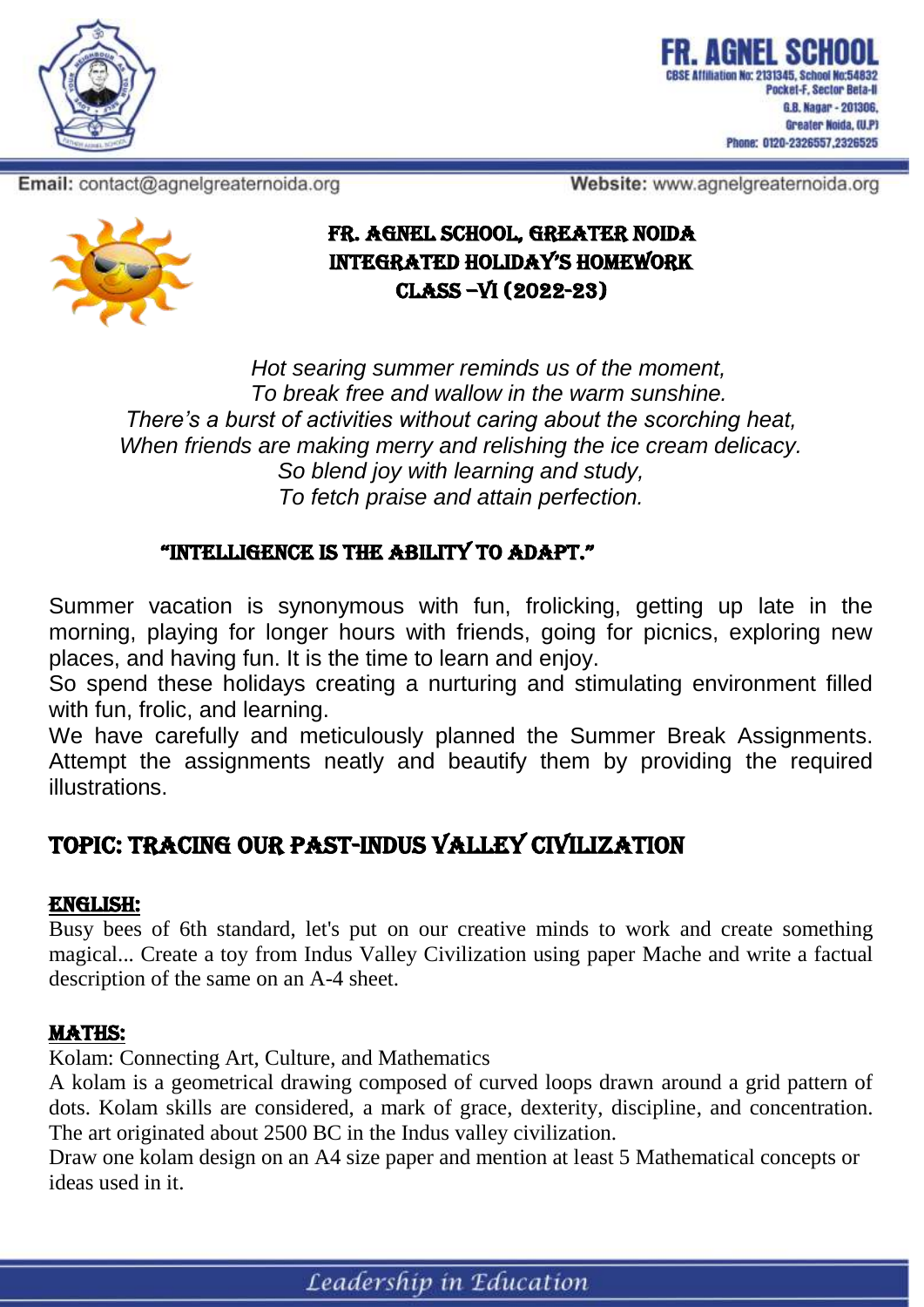

Website: www.agnelgreaternoida.org

#### SCIENCE:

"Old is gold" Compare the food, fabric, and pollution of the Harappan Era with that of the 21st century. (Do it creatively on an A3 sheet)

#### SOCIAL STUDIES:

\*Where is Indus Valley Civilization located? Mention different cities of the Indus Valley Civilization along with its location on the map.

\*Mention the main characteristic of the Indus Valley Civilization. Paste colourful pictures of the excavations and the objects found.

ANALYSIS

The town planning and drainage system of the Indus Valley Civilization shows high regard for hygiene and cleanliness. How can our city today get benefits from the following systems of the Harappan cities?

You will be marked for your creativity and presentation. Do the work in the SST notebook.

## COMPUTER:

Explain the categories of Computers with respect to their size, speed, storage capacity, and cost. (Draw/Printed computer images can be used)

## HINDI:

**भारत के ककसी एक राज्य की सभ्यता और संस्क ृ तत को दर्ाातेहु ए एक पररयोजना** (project) **रचनात्मक तरीके सेअपनी उत्तर प ु स्स्तका मेंही तैयार कीस्जए**

## SANSKRIT:

**भारत की सभ्यता और संस्क ृ तत सेसम्बंधित एक वर्ापहेली रचनात्मक तरीके सेअपनी उत्तर प ु स्स्तका मेंही तैयार कीस्जए**

# **Have an enjoyable Summer Break!**

HER AGNEL SO